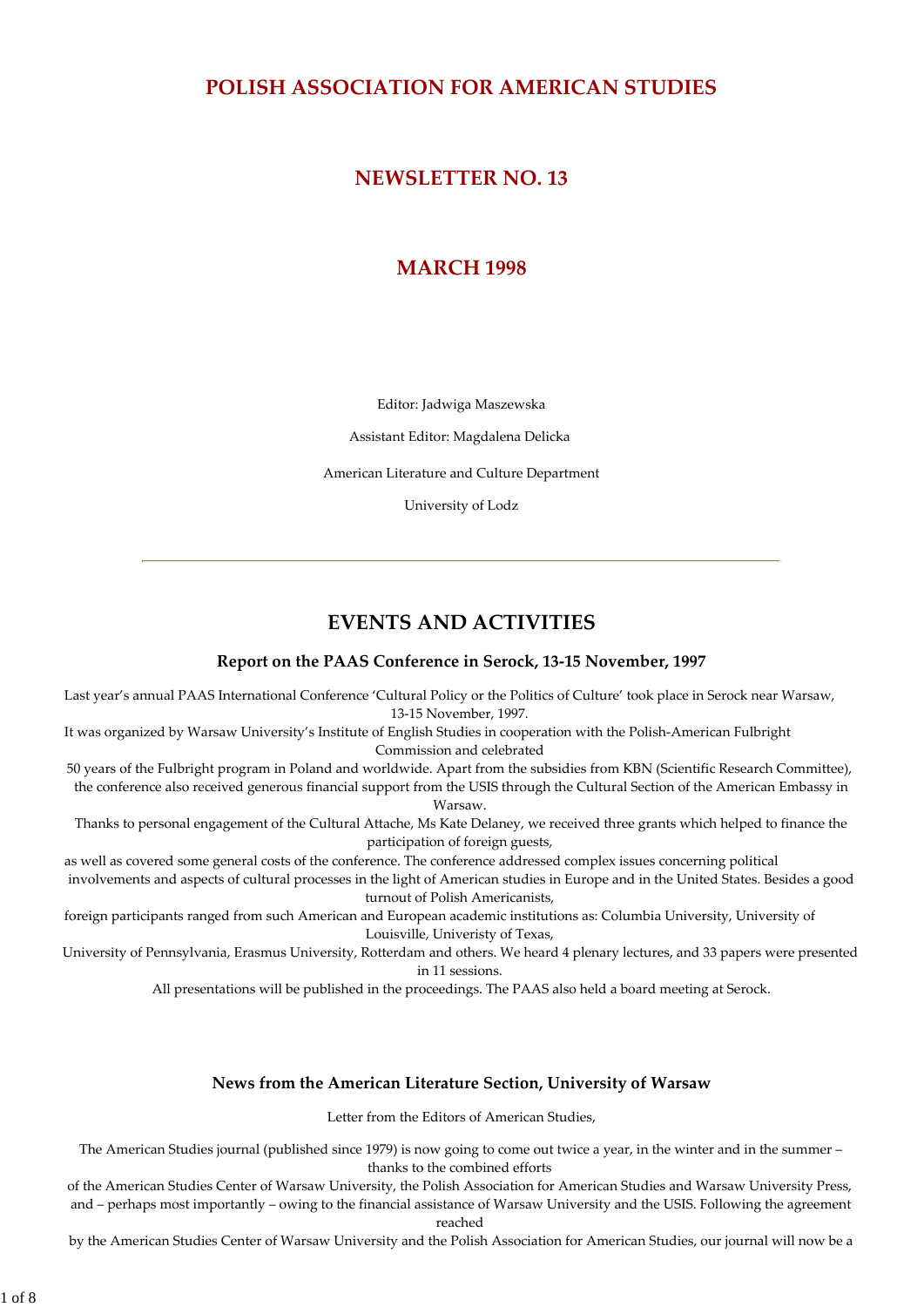joint

publication of the two institutions. In light of this fact, the Editor‐in‐Chief and the Board of Editors will want to transform the journal into

a publication which carries not only scholarly articles and reviews, but also one that will record the progress of American Studies scholarship

in Poland: thus, we are going to publish the available information on all research on the United States, undertaken by the Polish scholars.

In order for the journal to succeed as a cementing agent for the Polish community of Americanists, we will be dependent on the feedback from our reader

(including all dues‐paying members of the PAAS who will automatically receive the successive issues). Please, keep us posted on research‐in‐progress,

forthcoming conferences and publications, as well as on the recent M.A. theses, Ph.D. and habilitation dissertations defended at your institutions.

The journal issues the call for articles (10‐25 pages, footnoted in MLA style, Word format) in all aspects of American Studies, which will be

considered for publication in the forthcoming issues. Also, we will gladly accept proposals for publication of source and archive material,

pertinent to the Polish‐American relations, both political and cultural. We hope that with your help the American Studies will continue as an essential

resource for the study of the Unites States in Poland, and that it will effectively bring the research of the Polish Americanists to the attention of foreign,

especially European, specialists in the field.

Please address all correspondence to: Piotr Skurowski, Editor‐in‐Chief, American Studies American Studies Center Ul. Ksawerów 13, 02‐656 Warszawa e‐mail: skurows@plearn.edu.pl fax: (48‐22) 845 18 56

### **News from the Department of American Literature and Culture, UMCS, Lublin**

In October 1997 Jerzy Durczak presented a paper 'Teaching American Studies in Poland: Under and After Communism' at the ASA Conference in Washington.

In November 1997 Jerzy Kutnik received a post‐doctoral degree. His dissertation 'Gra slów. Muzyka poezji Johna Cage'a' came out earlier that year.

In November American Literature and Culture Department hosted prof. Roy Goldblatt who presented a lecture 'Welcome back Joe McCarthy.'

Four Department members (Joanna Durczak, Jerzy Durczak, Dorota Janowska, Pawel Frelik) presented their papers in different workshops at the 1998 EAAS Conference in Lisbon.

In November 1997 Jerzy Kutnik was invited by University of Aachen to deliver a special lecture.

In January 1998 Radio Lublin hosted Jerzy Kutnik in a program devoted to John Cage.

Department of American Literature and Culture is preparing a workshop 'Teaching American Studies in Central and Eastern Europe' which will take

place from 23 to 27 September 1998. The participants will include young teachers of the subjects from Lithuania, Poland, Ukraine and other Central and Eastern European countries.

Monika Adamczyk‐Garbowska participated in the Twelfth World Congress of Jewish Studies, Jerusalem, 29 July‐5 August 1997 where she presented a paper 'Between Art and Stereotype: W. Reymont's The Promised Land and I.J. Singer's Brothers Ashkenazi.'

Monika Adamczyk‐Garbowska was invited to speak at the conference Humanity at the Limit: The Impact of the Holocaust on Jews and Christians, April 26‐28, Notre Dame University, Indiana. She was also granted a Fulbright fellowship for the academic year 1998/1999. She will spend next academic year at Brandeis University, Mass., working on a book on responses to the Holocaust in American literature. Last but not least, she is currently working together with professor Anthony Polonsky from Brandeis University on the anthology of postwar Polish Jewish writers to be published by the University of Nebraska Press.

In November 1997 Pawel Frelik took part in the annual conference of Austrian Association for American Studies in Graz where he presented a paper.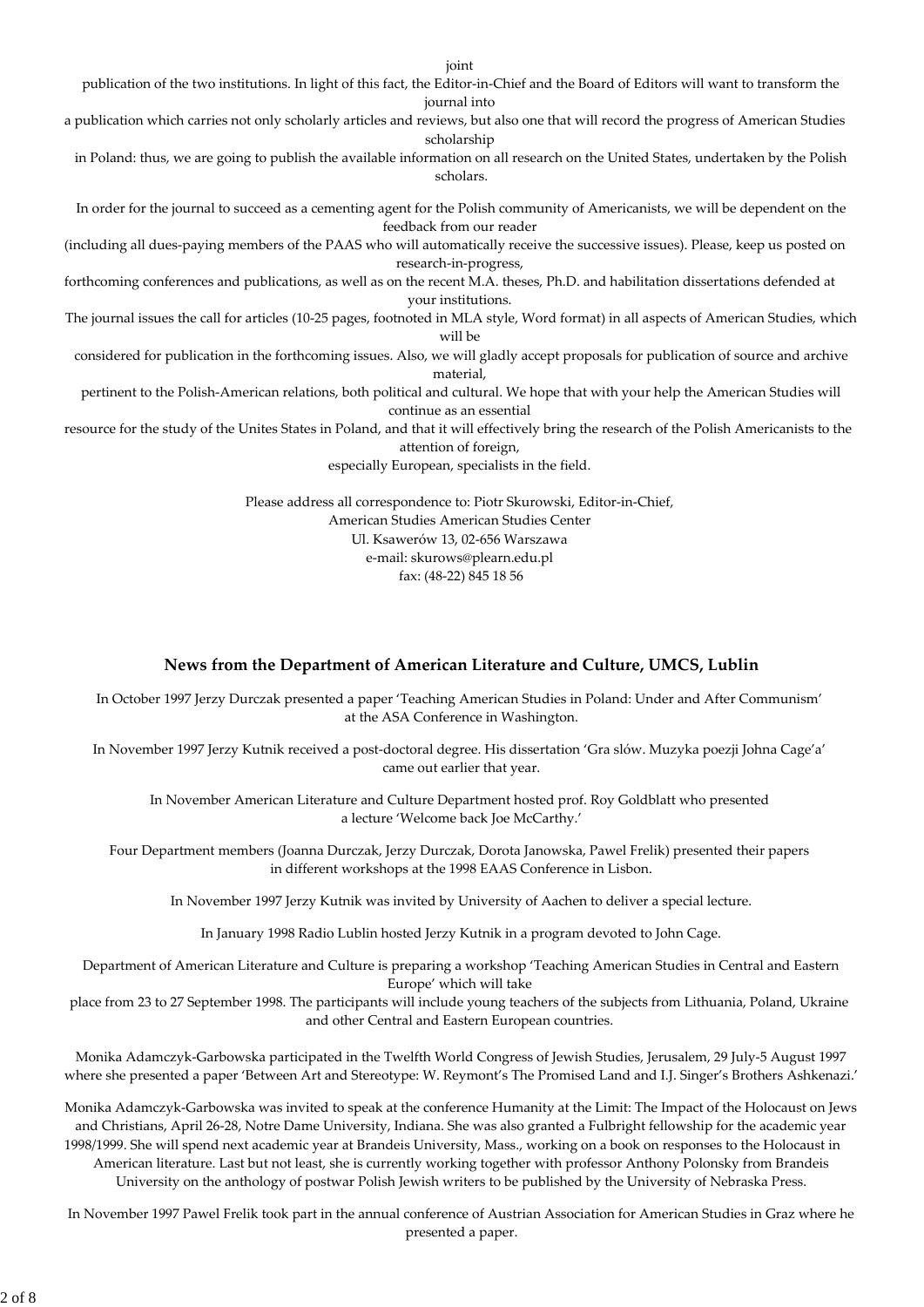Malgorzata Siwek took part in the Sixth PASE Conference, Pulawy 21‐23. 04.1997. She presented a paper: 'Interpreting the Wilderness: Responses to Nature in the 19th Century American Travel Accounts.'

### **NEW COURSES**

Monika Adamczyk‐Garbowska: Holocaust in American Literature: A Comparative Perspective Joanna Durczak: Nature/Technology and the American Mind; Key Themes in American Literature; American Poetry After 1950 Jerzy Durczak: 200 Years of American Short Story Jerzy Kutnik: American Legal System

## **News from the Insitute of English at University of Gdañsk**

Cheryl Alexander Malcolm presented a paper entitled 'Emasculation and the Passing Protagonist: African American and Jewish American Perspectives'

in Paris at an International Conference on the Harlem Renaissance, January 29‐31, 1998.

## **News from American Literature and Culture Department, University of Lodz**

From 26 through 29 April, 1998, Al&CD organizes International Conference and Workshop: Native American Literature in Today's America.

Workshop sessions on American poetry, fiction, autobiography, and critical approaches will be conducted by Susan Perez Castillo of Glasgow University.

The aim of the conference is to introduce Native American writing to students of American in Poland, as well as to establish contacts between Polish

and international scholars interested in the subject.

Ms. Kate Delaney, the Cultural Attache at the American Embassy in Warsaw, visited the AL. & CD on Janurary 13, 1998. She met with staff and students

and delivered a paper on the subject of the role of women in modern American society.

James Deutsch from North American Studies Center visited the department on January 28, 1998 and deliver a guest lecture titled "Folklore in the Academia."

### **NEW COURSES**

David Pichaske: Doctoral seminar: Chicago as an Emerging Political and Literary Center at the Turn of the 19th and 20th Century



**Monika Adamczyk‐Garbowska**

'I.B. Singer's Works in Yiddish English: The Language and the Addressee,' *Prooftexts: A Journal of Jewish Literary History*, The John Hopkins UP, no.3.1997; 265‐276.

'Some Ideological Aspects in the Polish Reception of Jerzy Kosiñski's Work,' in *Jerzy Kosiñski: Man and Work at the Crossroads of Cultures*, eds. Agnieszka Salska & Marek Jedliñski, Wydawnictwo UL, Lodz; 169‐181.

'Ideologiczne uwarunkowania polskiej recepcji twórczosci Jerzego Kosiñskiego,' in *Jerzy Kosiñski. Byc tu i tam. Materialy z konferencji*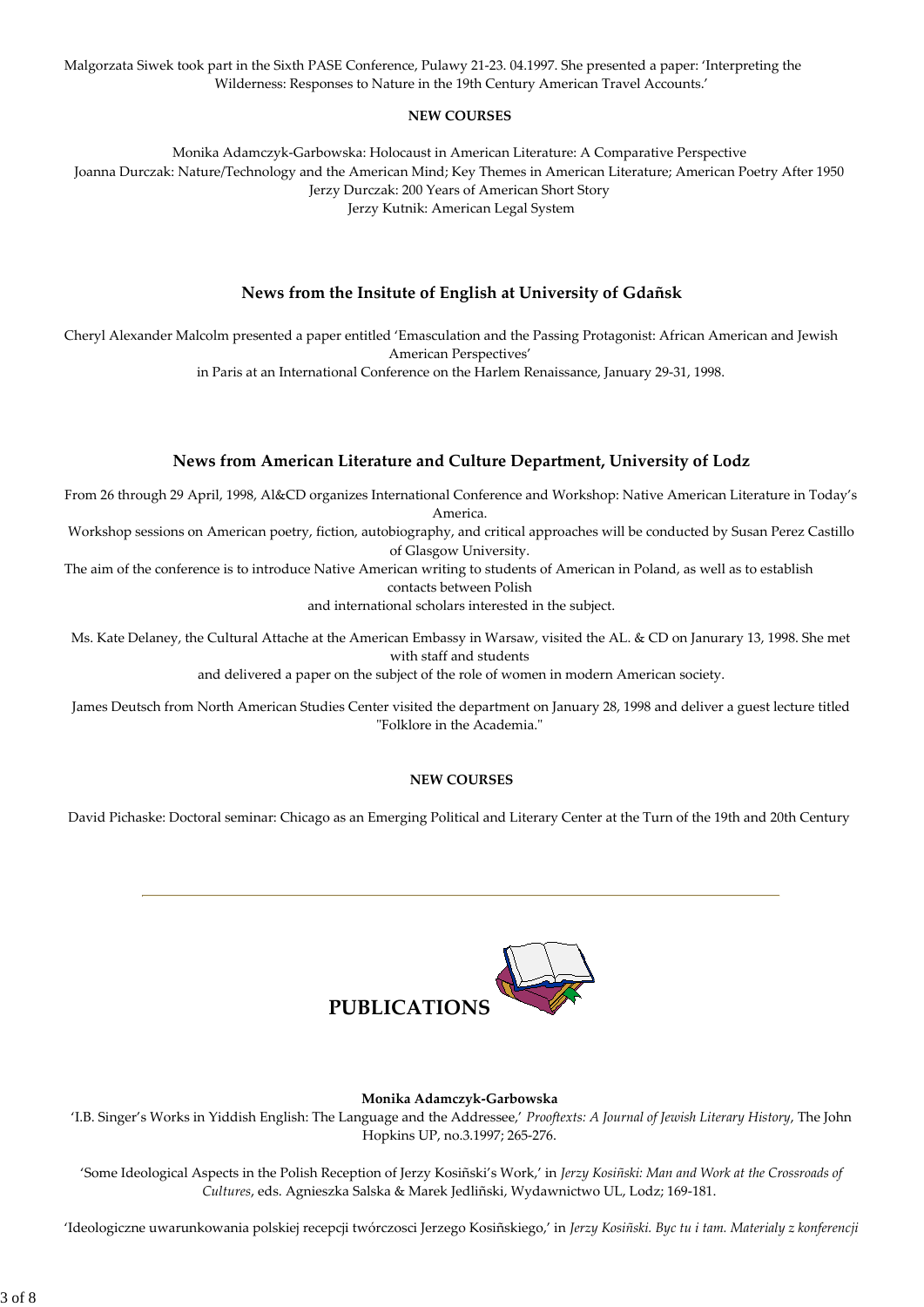*naukowej: Jerzy Kosiñski: Czlowiek i dzielo na skrzyzowaniu kultur*, ed. Agnieszka Salska & Marek Jedliñski, Wydawnictwo DaCapo, Warszawa; 178‐191.

### **Kacper Bartczak**

Translation of Marcus Wheeler, 'Kobieta znana jako hrabina Markiewicz,' *Tygiel Kultury*, 1/2 1998.

Translation of Tom Garvin, 'Patrioci i Republikanie: Irlandzka Rewolucja,' *Literatura na Swiecie* 10/11. 1998.

#### **Jerzy Durczak**

Review article of Ihab Hasaan, Rumors of Change: Essays of Five Decades. *Amerikastudien/American Studies*, 2 (1997); 311‐313

Review article of Gerhard Hoffman and Alfred Hornung, eds. *Ethics and Aesthetics: The Moral Turn of Postmodernism*. *Americastudien/American Studies*, 2 (1997); 316‐317.

#### **Joanna Durczak**

Two Tales of Two Hesters: Christopher Bigsby's *Hester* and Nathaniel Hawthorne's *The Scarlet Letter*,' *British and American Studies in Toruñ:*

*America's Cultural Crossroads*, ed. Marta Wiszniowska, Toruñ: Wydawnictwo Uniwersytetu Mikolaja Kopernika, 1996; 109‐125.

'Rezerwaty, kasyna i kojoty w trampkach albo indiañskie odrodzenie,' *Akcent* 4/1996, 73‐92.

Review article of Alan Golding, From Outlaw to Classic, *Americastudien/American Studies* 2, 1997; 292‐294.

#### **Pawel Frelik**

'Cyberpunk: The Narrative of Present Future Imperfect,' in *Canons, Revisions, Supplements in American Literature and Culture*, ed. Marek Wilczyñski, Bene Nati: Poznañ; 1997

Review article of Gerhard Hoffman, Alfred Hornung, eds. *Emotion in Postmodernism*. *Lubelskie Materialy Neofilologiczne* 21, 1997.

#### **Dorota Janowska**

ʹOpowiesc paradoksalna z francuskim akcentem,' *Akcent* 3, 97.

Translation of a selection of Raymond Federman's poems, *Akcent* 3, 97.

Translation of Raymond Carver's, Joyce Carol Oates', Carolyn Brown's and Merce Cunnigham's essays and short stories for *Tygiel Kultury*, no.5.

Review article of Steven Carter, Leopards in the Temple, *Lubelskie Materialy Neofilologiczne* 21, 1997.

'Kosiñski on Language: The Painted Bird and The Hermit of 69th Street,ʺ in *Jerzy Kosiñski: Man and Work at the Crossroads of Cultures*, eds. Agnieszka Salska & Marek Jedliñski, Wydawnictwo UL, Lodz 1997, 79‐89.

'Kosiñski o jezyku: Malowany Ptak i Pustelnik z 69 ulicy,' in *Jerzy Kosiñski. Byc tu i tam. Materialy z konferencji naukowej 'Jerzy Kosiñski: Czlowiek*

*i dzielo na skrzyzowaniu kultur,'* eds. Agnieszka Salska & Marek Jedliñski, Wydawnictwo DaCapo, Warszawa 1997, 91‐102.

4 of 8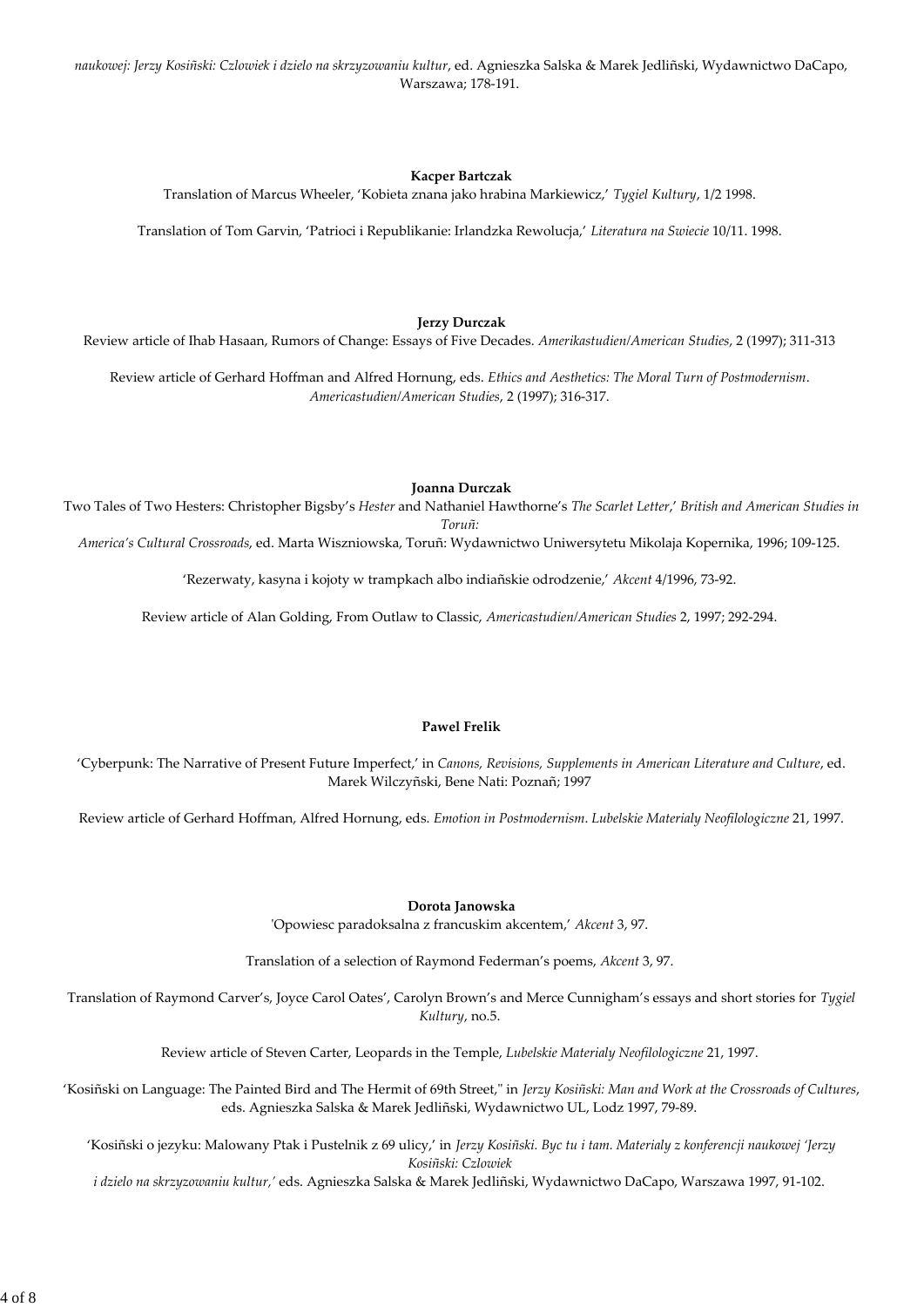#### **Jerzy Kutnik**

'Postmodern Language‐Centered Writing and the Question of Ideology: A Polish Perspective,' *Journal of American Studies in Turkey*, No.4.

#### **Jadwiga Maszewska**

'Louise Erdrich and Other Writers of Mixed Blood,ʺ in *Canons, Revisions, Supplements in American Literature and Culture*, ed. Marek Wilczyñski, Bene Nati, Poznañ, 1997; 179‐185.

#### **Zbigniew Maszewski**

'William Faulkner, Bruno Schultz, and the Bookʺ in *Canons, Revisions, Supplements in American Literature and Culture*, ed. Marek Wilczyñski, Bene Nati, Poznañ, 1997; 235‐250.

#### **Agnieszka Salska**

Agnieszka Salska, Grzegorz Gazda eds. *Jerzy Kosiñski. Byc tu i tam*. Wydawnictwo Da Capo, Warszawa, 1997.

'The Place of Letters in Dickinson's Opus,' ed. Antoine Caze in *Emily Dickinson. Profils Americains* No 8 CERCLA, Universite Paul‐Valery Montpelier III, 1996; 27‐40.

'Freedom and Form: Galway Kinnell's When One Has Lived a Long Time Ago. *Amerikanskie Issledowania* 1997, Miñsk 1997; 68‐74.

'Renesans opowiadania i powrót do realizmu we wspólczesnej prozie amerykañskiej,' *Tygiel Kultury* 5, 1997; 28‐34.

'The Continuing Canonization of Emily Dickinson,' ed. Marek Wilczyñski in *Canons, Revisions, Supplements in American Literature and Culture*,

Bene Nati, Poznañ 1997; 31‐44.

'American Short Story Cycles and the Changing Sense of Community,' in *Discourses of Literature, Studies in Honor of Alina Szala*, University of Maria Curie‐Sklodowska Press, Lublin, 1997; 137‐151.

'Emily Dickinson's Letters: From Correspondence to Poetry,ʺ *Acta Universitatis Nicolai Copernici: English Studies VII‐Humanities and Social Sciences*, vol. 319, Toruñ, 1997; 39‐47.

**Malgorzata Siwek**

'Noble Savages or Thorough Savages? Encounters with Indians in four 19th Century American Travel Narratives,' *Lubelskie Materialy Neofilologiczne* 21, Lublin 1997.

### **Changes to the PAAS statutes**

Document in Word 6.0/7.0 to be downloaded and viewed. Online viewing difficult due to the presence of Polish fonts which do not display on all browsers.

Click here to download

# **CALL FOR PAPERS**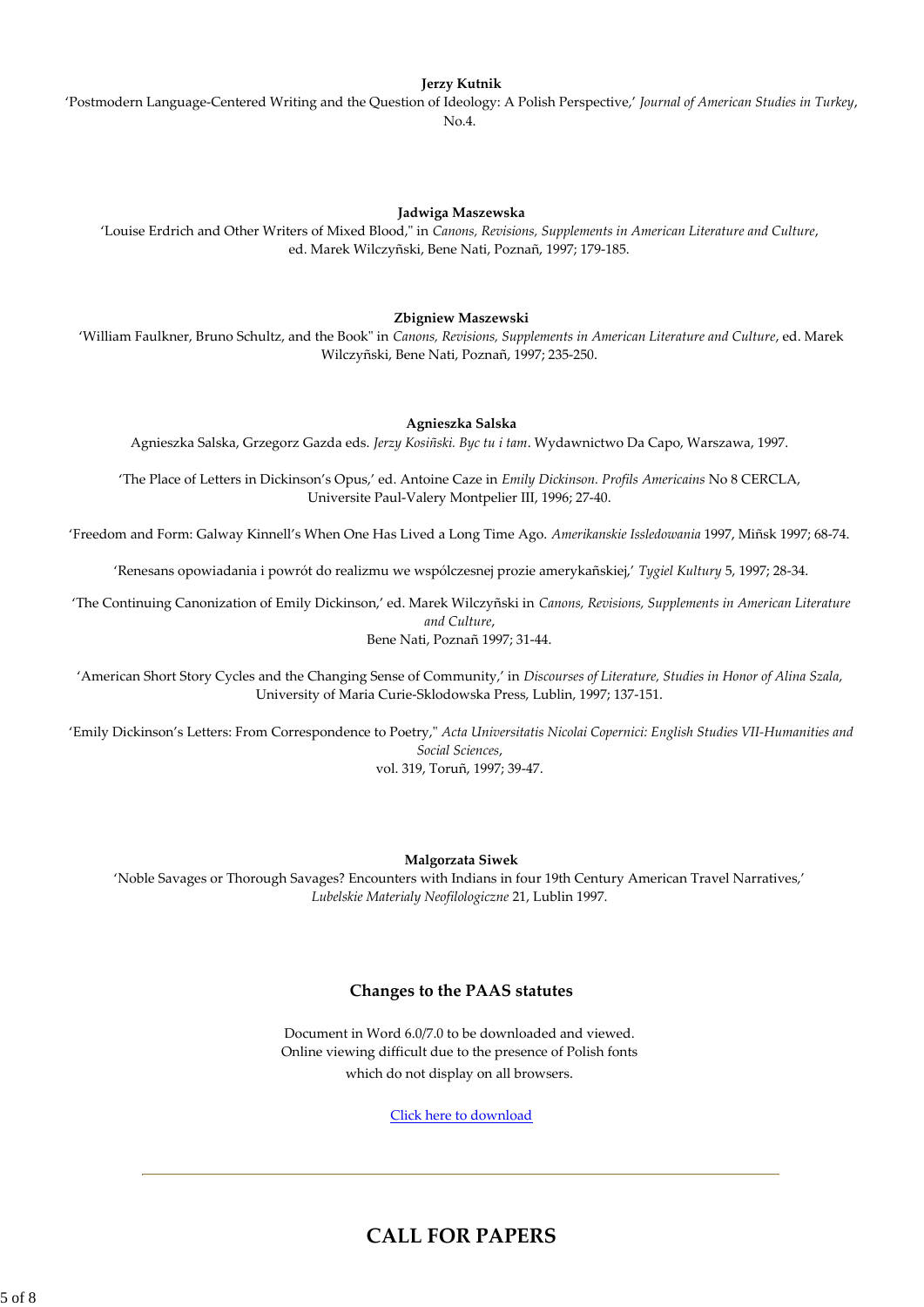The Polish association for American Studies announces the 1998 PAAS Conference, which will take place in Ustron, from 22 through 24 October, 1998.

The conference will be organized by the Institute of British and American Culture and Literature, University of Silesia, Poland. The theme of the conference will be:

## Ethical Values in Post(?)modern American Societies and Cultures

The organizers are expecting presentations in any field of North American Studies that relate to the theme, whether in historical, literary,

or sociological perspective. We believe that the subject of values in the modern world is of utmost importance to people of all nationalities

and all countries, in particular to the countries dominating in the world of politics and economy. At the end of the century it seems necessary to examine

which values have been questioned, which have been rejected, and which are still cherished by writers, historians, politicians, sociologists.

members of various societies, cultures and communities – and how the situation is reflected in cultural and academic circles at the time when many

question the validity of any values. Presentations will be limited to 20 minutes and the number of pages to 35. We plan on the publications

of conference proceedings. These scholars who are interested in participating and presenting papers are asked to contact the secretary

of the conference committee and submit their proposals by May 30th, 1998 to:

Department of American Literature and Culture, University of Silesia, Zytnia 10, 41‐205 Sosnowiec, Poland

# **The 50th International Congress of Americanists**

"The Americas' Universal Message for the XXI Century" Warsaw, July 10-15, 2000

### Invitation

The Rector of Warsaw University, the academic community of Warsaw University, the Organizing Committee of the Congress and all the sponsors

kindly invite all memebers of the Polish Association for American Studies to participate in the 50th Congress of Americanists which will be held

### in Warsaw from July 10‐15, 2000.

We look forward to your presence, co-operation, and personal involvement, so that achievement of our common goals would be possible.

### **International Congress of Americanists, 1875‐2000**

The history of the Congress goes back to 1875, when the Americanists first gathered in Nancy, France. The first then Congresses were held in Europe,

and then the New World became the host for the event interchangeably with Europe. Recently, Congresses were hels in Amsterdam (1988),

Stockholm (1994), and Quito (1997).

International meetings of scholars reflect intellectual interests in the Americas, as well as need to learn and to understand the American problems. Scholars have been for a long time fascinated with the Americas and "the American style." Thus, International Congresses have become a remarkable scholar event.

#### **Basic subjects of the 50th Congress**

One of the greates challenges is to prevent excessive atomization of the congresses. This is why it has been suggested to organize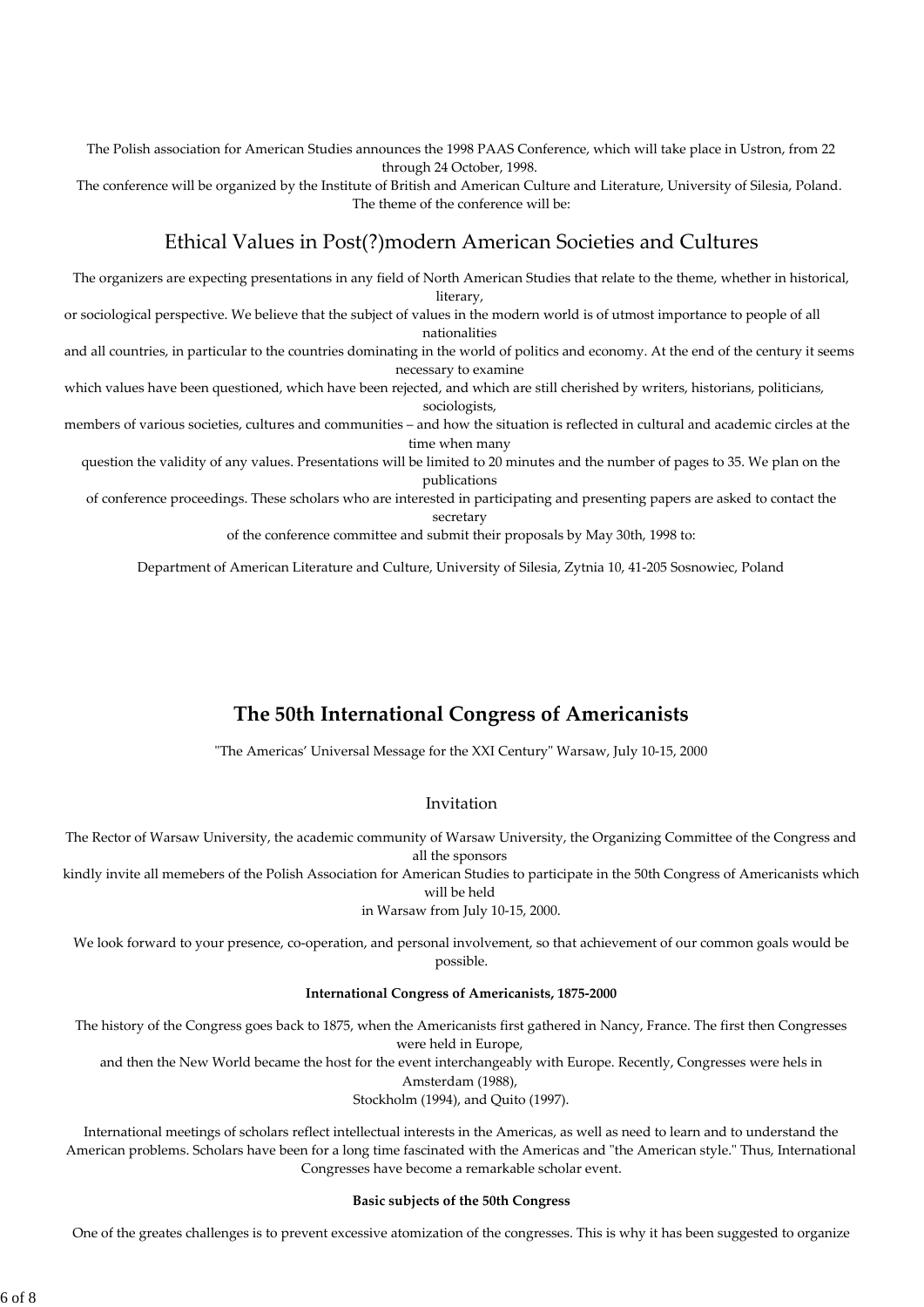the 50th Congress around a number of "basic symposia." These will be related to the most important American problems of universal character, which will be complemented with several sessions dedicated to specific subjects.

Details on criteria concerning conditions of both the inscription and the approval of the symposia topics will be announced in Circular I. Initial consultation by the Organizing Committee has revealed the first suggestions of symposia topics, which are presented below:

1. Processes, trends and projections of regional, continental and global integration in the Americas 2. The right to culture and self‐government: experience and current tendencies in ethno‐cultural movements in the Americas – multi-ethnic and pluri-cultural societies 3. Religions and churches in Latin America at the threshold of the 21st century 4. Afroamericas: experience and empirical and theoretical problems

5. Latin American societies and cultures in the United States: co‐existence, competition, and expansion.

6. Protection of the cultural heritage of the Americas: experience and challenges for the 21st century.

7. Brazil in its 500th anniversary: social and political challenges for the country and for America.

The following PAAS members have been invited by the Rector of Warsaw University to participate in the organization of the 50th International Congress of the Americanists: Professors Izabella Rusin, Agnieszka Salska, Halina Parafianowicz, Marek Golebiewski, Krzysztof Michalek (Vice‐president of the Organizing Committee), and dr. Irmina Wawrzyczek. Agnieszka Salska accepted the responsibility for coordinating the sessions in the field of Anglo‐American literature and linguistics. Jerzy Durczak was nominated a member of the Honorary Organizing Committee.

The PAAS memebers are encouraged to include the 50th International Congress of the Americanists into their research and scholarly plans.

# **FROM THE TREASURER**:

The new number of PAAS bank account is: PKO bp XV O./ Warszawa Nr 10201156‐424851‐270‐1

# **FROM THE EDITOR:**

The next issue of the PAAS Newsletter can be expected in October 1998. We warmly invite you to share with us any information concerning your research and activities in the field of American Studies. You may use the following address to contact the Newsletter:

Jadwiga Maszewska American Literature & Culture Department University of Lodz Al. Kosciuszki 65 90‐514 Lodz fax: 48 42 366337

e‐mail : JAGAMASZ@Krysia.uni.lodz.pl

# **PAAS WWW PAGE:**

The Polish Association for American Studies WWW page is located at:

**http://klio.umsc.lublin.pl./users/ptsazlka/paas.htm**

It features the general information concerning PAAS, the Board as well as the latest PAAS Newsletter. The page is hosted by the Department of American Literature and Culture in Lublin and maintained by Pawel Frelik. All centers in Poland are kindly requested to send in all relevant information to